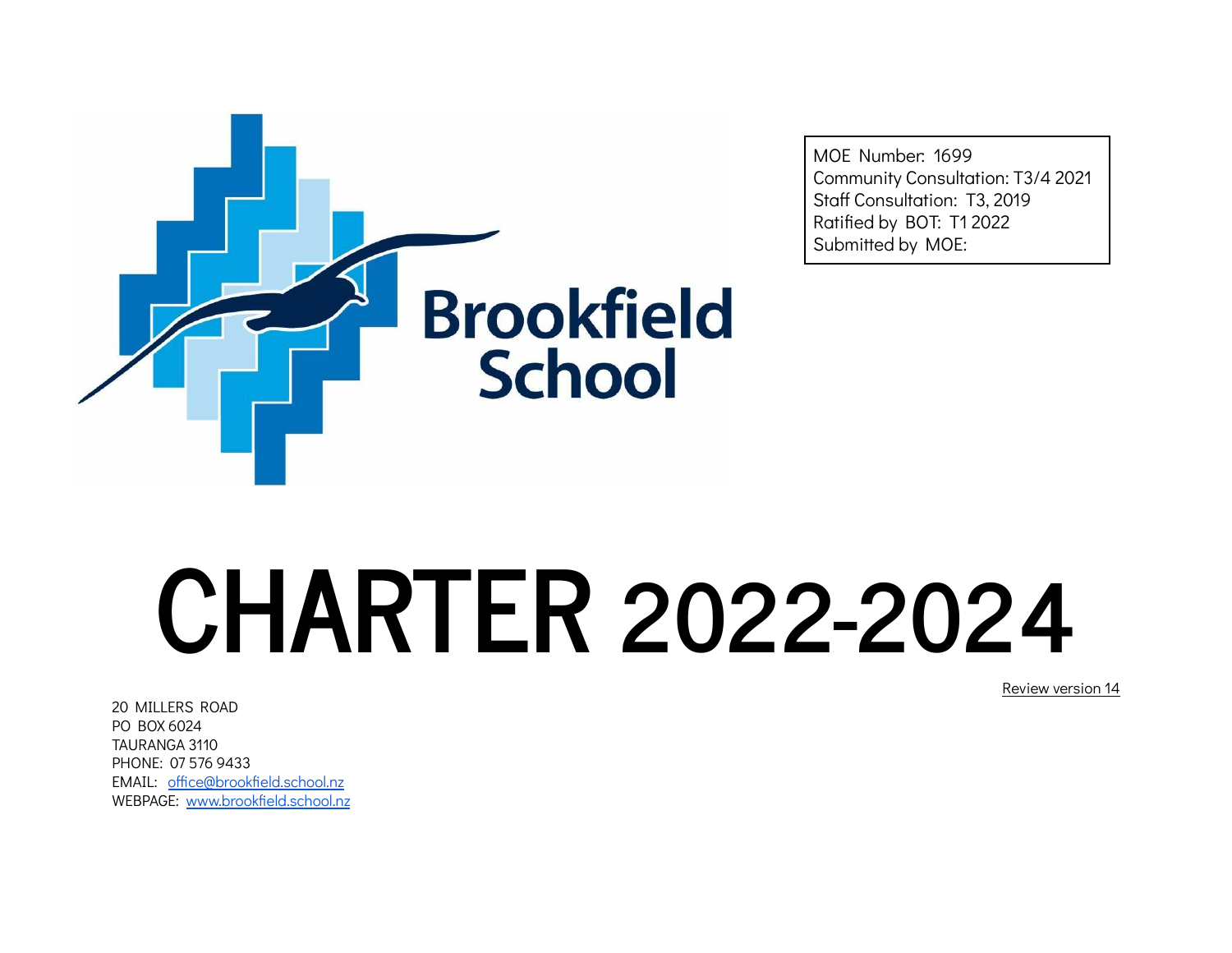

**TE ŌHAKĪ / MOTTO:** "Poipoia Kia Rere" - Nurturing students to succeed.

#### **TE WHAKAKITENGA / SCHOOL VISION**

Our tamariki will have a strong sense of identity and worth that will provide the foundation for working together to learn and achieve. This will be achieved through the provision of parallel learning pathways; **Te Marautanga o Aotearoa** and the **New Zealand Curriculum**.

| NGĀ ŪARA / VALUES<br>WHAKAMANA |                          |                             |  |  |  |  |  |
|--------------------------------|--------------------------|-----------------------------|--|--|--|--|--|
| Whakamanahia Ahau              | Whakamanahia ngā Tangata | Whakamanahia te Taiao       |  |  |  |  |  |
| Respect for self               | Respect for others.      | Respect for the environment |  |  |  |  |  |
| Ngakau Pono                    | Manaakitanga             | <b>Manawaroa</b>            |  |  |  |  |  |
| Integrity                      | Care                     | Resilience                  |  |  |  |  |  |

**WHARE TAPA WHĀ** - TAHA WAIRUA , TAHA HINENGARO, TAHA WHĀNAU, TAHA TINANA - MAURI TU / MAURI ORA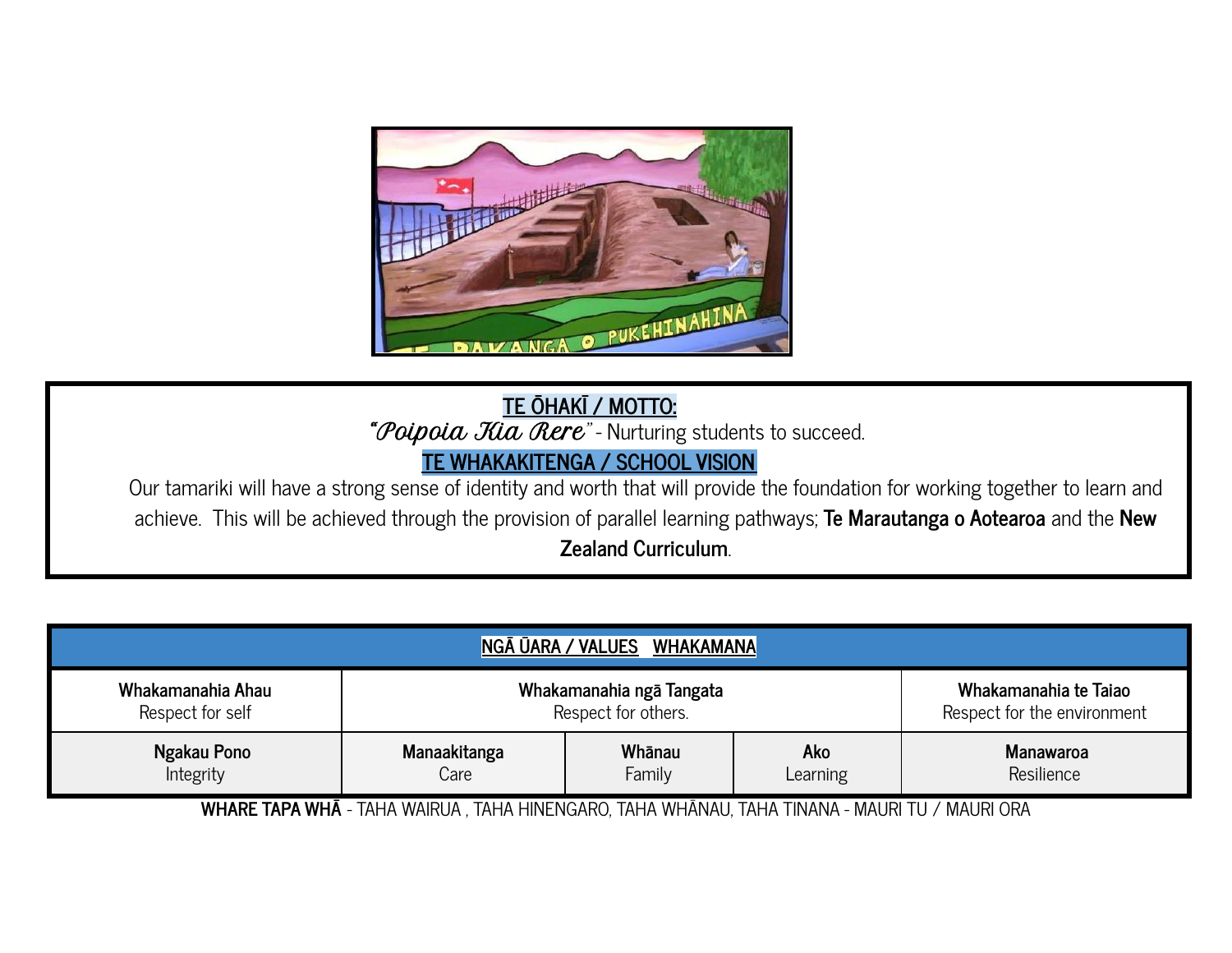# LEARNING FRAMEWORK **The Graduate Profile**

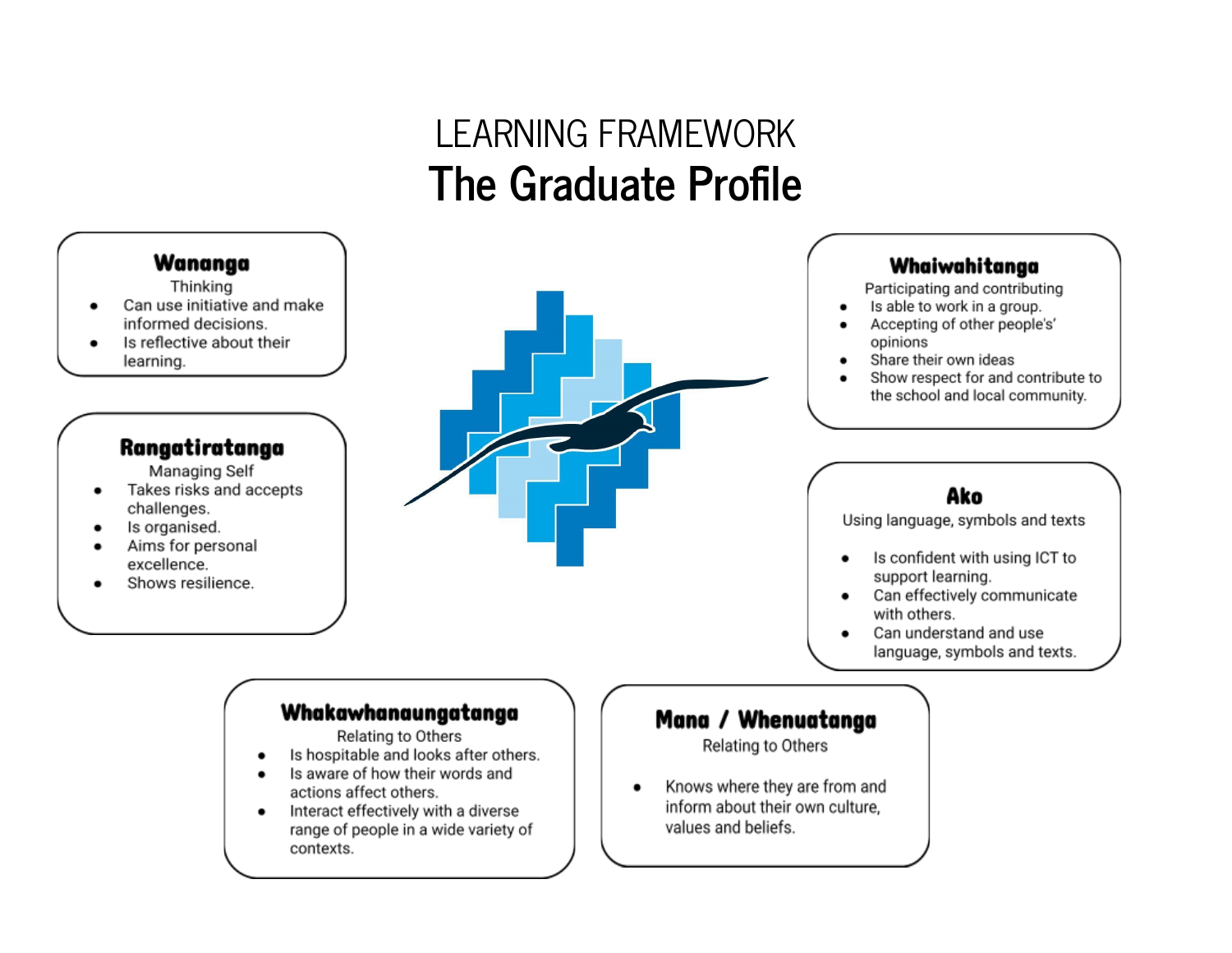# **POIPOIA KIA RERE**

#### NURTURING STUDENTS TO SUCCEED

#### **Strategic Direction Goals:**

| Goal 1:<br>Working towards a smooth,<br>supported transition to our<br>new School.<br><b>NELP OBJECTIVE #3</b><br><b>QUALITY TEACHING AND</b><br><b>LEADERSHIP</b><br>Quality teaching and leadership<br>make the difference for learners and<br>their whānau. | Kia whakatōmuri te haere whakamua<br>'I walk backwards into the future with my eyes fixed on my past'<br>This whakatauki or 'proverb' speaks to Maori perspectives of time, where the past, the present and the future.<br>Acknowledging and learning from the past to move forward with knowledge, understanding and aspiration.                                                                                                                                                                                                                                                                       |
|----------------------------------------------------------------------------------------------------------------------------------------------------------------------------------------------------------------------------------------------------------------|---------------------------------------------------------------------------------------------------------------------------------------------------------------------------------------------------------------------------------------------------------------------------------------------------------------------------------------------------------------------------------------------------------------------------------------------------------------------------------------------------------------------------------------------------------------------------------------------------------|
| Goal 2:<br><b>Student Achievement</b><br><b>NELP OBJECTIVE #1</b><br><b>LEARNERS AT THE CENTER</b><br>Learners with their whanau are at<br>the center of education.                                                                                            | "Poipoia kia rere"<br>'Nurturing students to succeed'<br>Māori holistic model of health, Te Whare Tapa Whā. (Model: Sir Mason Durie 1984)<br>taha tinana (physical wellbeing)<br>$\bullet$<br>taha hinengaro (mental wellbeing)<br>$\bullet$<br>taha wairua (spiritual well being)<br>$\bullet$<br>taha whānau (family wellbeing)<br>$\bullet$<br>Building and nurturing relationships with students and whanau so we can support tamariki to grow and succeed.<br>Te Whare Tapa Wha (looking at the whole bring of the student)<br>$\bullet$<br>Aspirations of the whanau and engagement.<br>$\bullet$ |
| • Goal 3:<br>Te Tiriti o Waitangi /<br>Partnership                                                                                                                                                                                                             | "Nāu te rourou, nāku te rourou, ka ora ai te iwi."<br>"With my food basket and your food basket we will sustain everyone."                                                                                                                                                                                                                                                                                                                                                                                                                                                                              |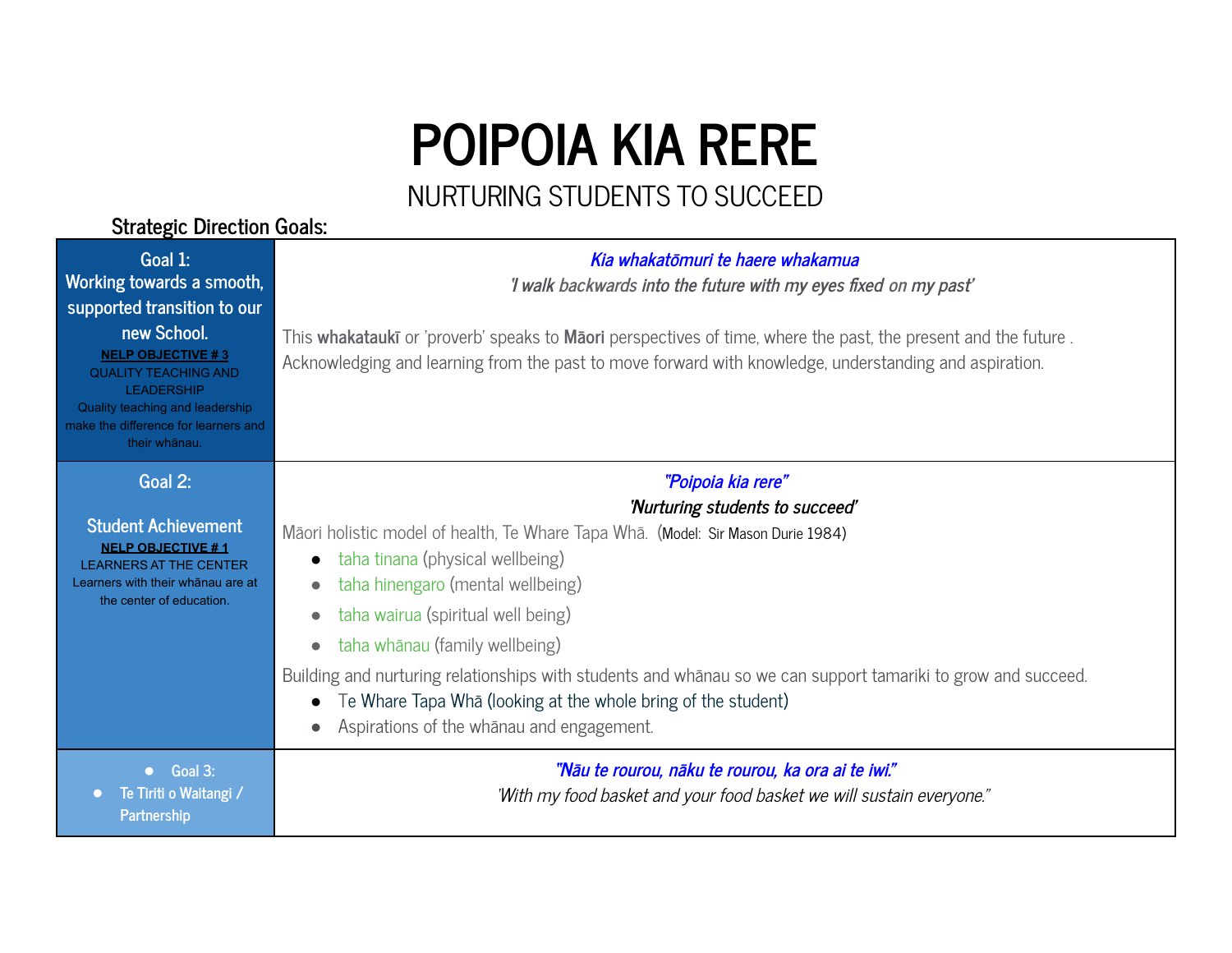| <b>NELP OBJECTIVE #2</b>                                                                       | Actively upholding the three principles as Treaty partners. Partnership, Participation and Protection.                                              |
|------------------------------------------------------------------------------------------------|-----------------------------------------------------------------------------------------------------------------------------------------------------|
| <b>BARRIER FREE</b><br><b>ACCESS</b>                                                           | working to ensure their plans, policies and local curriculum reflect local tikanga Māori, mātauranga Māori and te ao<br>Māori.                      |
| <b>Great education</b><br>opportunities and<br>outcomes are within reach<br>for every learner. | taking all reasonable steps to make instruction available in tikanga Māori and te reo Māori and<br>achieving equitable outcomes for Māori students. |

凄

|                                                                                                                                                                                                                               | 2022                                                                                                                                                                                                                                                                                                                                                                                                                                                                  | 2023                                                                                                                                                                                                                                                                                                                                                                                                                                                                                                   | 2024                                                                                                                                                                                                                                                                                                                                                                                                                                                                                                                                       |  |  |
|-------------------------------------------------------------------------------------------------------------------------------------------------------------------------------------------------------------------------------|-----------------------------------------------------------------------------------------------------------------------------------------------------------------------------------------------------------------------------------------------------------------------------------------------------------------------------------------------------------------------------------------------------------------------------------------------------------------------|--------------------------------------------------------------------------------------------------------------------------------------------------------------------------------------------------------------------------------------------------------------------------------------------------------------------------------------------------------------------------------------------------------------------------------------------------------------------------------------------------------|--------------------------------------------------------------------------------------------------------------------------------------------------------------------------------------------------------------------------------------------------------------------------------------------------------------------------------------------------------------------------------------------------------------------------------------------------------------------------------------------------------------------------------------------|--|--|
| Goal 1:<br>Working towards a smooth,<br>supported transition to our new<br>School.<br>Data driven discussions<br>Leading through learning.<br>Collaborative practice.<br>Whakamana Revision.<br>Property New Build finalised. | Learning needs are addressed<br>(Kāhui Ako) to support<br>continued sustainability.<br>2. Teaching as Inquiry is focused<br>on student needs and<br>localised curriculum<br>embedded in the programme.<br>$\mathcal{S}$<br>All teaching staff build their<br>relational trust and capacity<br>to have important<br>conversations.<br>Across school collaborative<br>$\overline{4}$<br>practice. Waiawa continue to<br>share their journey and<br>support other teams. | Localised curriculum weaved<br>1.<br>into the curriculum and can<br>target the needs of our<br>tamariki and confidently.<br>All staff understand personality<br>2 <sub>1</sub><br>types and develop good<br>relational trust by having<br>important conversations.<br>School wide working<br>3.<br>collaboratively.<br>School values are visible and<br>4.<br>heard in and around the<br>school. Celebration &<br>language of learning. PB4L<br>Tier 2 begins in a new<br>environment at the new site. | Localised curriculum embedded into Te<br>Kura o Manunui Curriculum.<br>Relational Trust / Personality types and<br>2.<br>individual strengths and challenges are<br>addressed respectfully.<br>School- wide continue to work<br>3.<br>collaboratively in new spaces.<br>School values are visible and heard in<br>4.<br>and around the school. Celebration &<br>language of learning. PB4L Tier 2<br>begins in a new environment at the new<br>site.<br>5.<br>Te Kura o Manunui is occupied and areas<br>functionally working to strength. |  |  |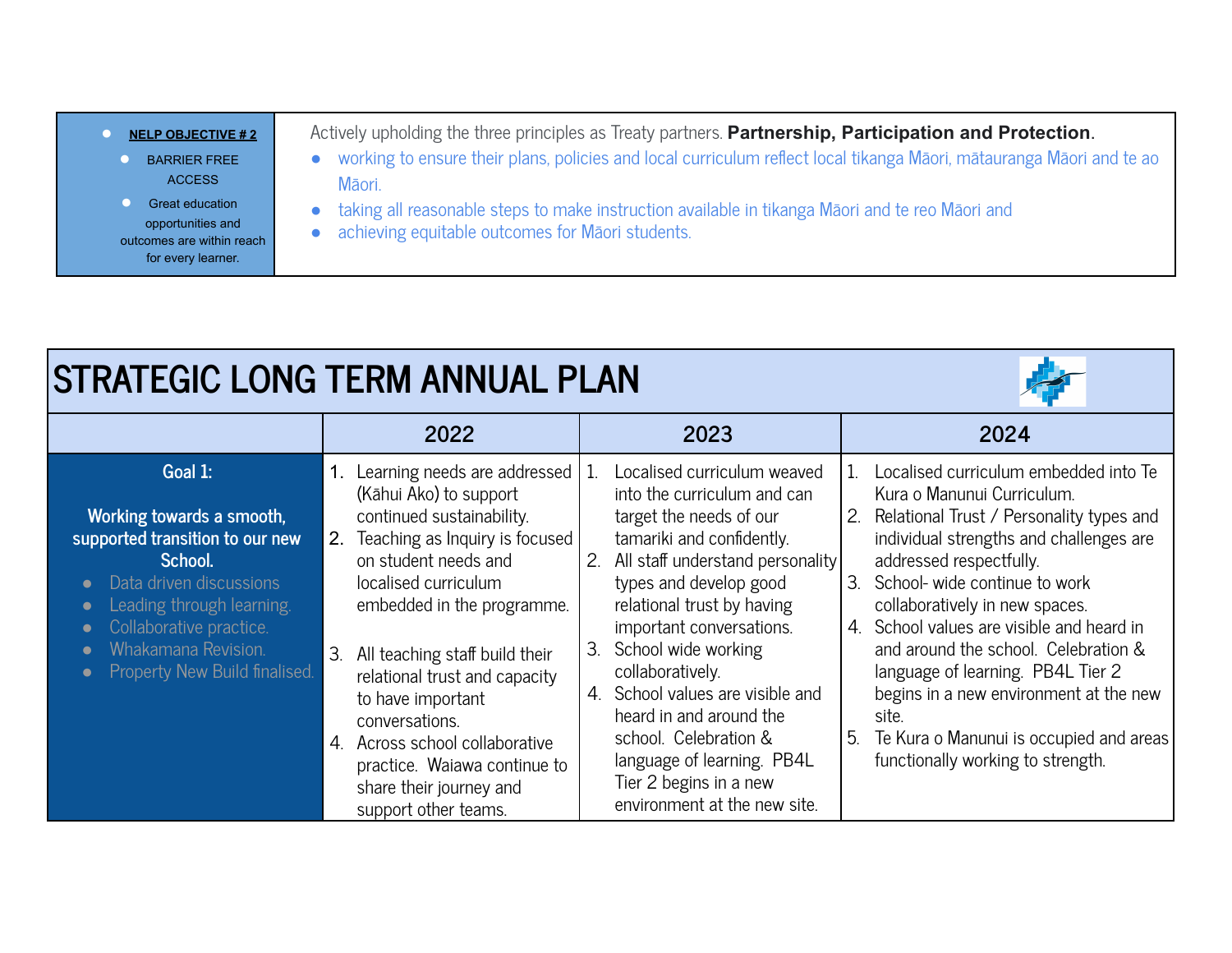|                                                                                                                                       | 5.<br>6.     | School values align with all we<br>do. New uniforms developed<br>around the school values.<br>Building begins and<br>landscaping begins. Interior<br>designs begin. Budgets and<br>funding approved to support<br>the needs of our tamariki.                                                                                                                                                                            | 5. | Te Kura o Manunui has moved<br>into the new school. Change<br>management system in place.                                                                                                                                                                                                                                                                                                 |    |                                                                                                                                                                                                                                                                                                                          |
|---------------------------------------------------------------------------------------------------------------------------------------|--------------|-------------------------------------------------------------------------------------------------------------------------------------------------------------------------------------------------------------------------------------------------------------------------------------------------------------------------------------------------------------------------------------------------------------------------|----|-------------------------------------------------------------------------------------------------------------------------------------------------------------------------------------------------------------------------------------------------------------------------------------------------------------------------------------------------------------------------------------------|----|--------------------------------------------------------------------------------------------------------------------------------------------------------------------------------------------------------------------------------------------------------------------------------------------------------------------------|
| Goal 2:<br><b>Student Achievement</b><br>Whānau Engagement<br>Professional Growth Cycle.<br>3.<br>Personalise teaching<br>programmes. | $\mathbf{1}$ | Engagement between our kura 1.<br>and our whānau working well<br>with a clear vision and<br>commitment moving towards<br>localised curriculum and new<br>changes for Te Kura o<br>Manunui.                                                                                                                                                                                                                              |    | Learning partnerships<br>strengthen parents'<br>involvement in their child's<br>education. Parents feel that<br>their contributions are valued.<br>Effective learning partnerships<br>have positive impacts on<br>student outcomes. Parent                                                                                                                                                |    | Strengthen parents' involvement in their<br>child's education. (Covid approach)<br>Strong effective learning partnerships<br>have positive impacts on student<br>outcomes. Parent and community<br>expertise contributes to school<br>programmes and activities.                                                         |
|                                                                                                                                       | 2.<br>3.     | Teachers continue to<br>co-design an individualized or<br>group Professional Growth<br>Cycle to ensure teachers are<br>involved in continuous.<br>meaningful learning and<br>development that supports<br>them to meet the Standards<br>for the Teaching Profession.<br>Planned strategies and<br>planned actions are in place<br>for improving student<br>progress and achievement and<br>how effective have they been | 2. | and community expertise<br>contributes to school<br>programmes and activities.<br>Ongoing reflection-capturing<br>support required along the<br>way.<br>3. Teaching Programmes have<br>exceeded expectations. Based on<br>our student achievement data and<br>the analysis of variance, explicitly<br>planned actions have been met by<br>teaching staff to raise student<br>achievement. | 2. | Continue ongoing reflection-capturing<br>support required along the way.<br>3. Teaching Programmes align and student<br>achievement data and the analysis of<br>variance, explicitly planned actions have<br>been met by teaching staff to raise student<br>achievement. Social and intellectual needs<br>are being met. |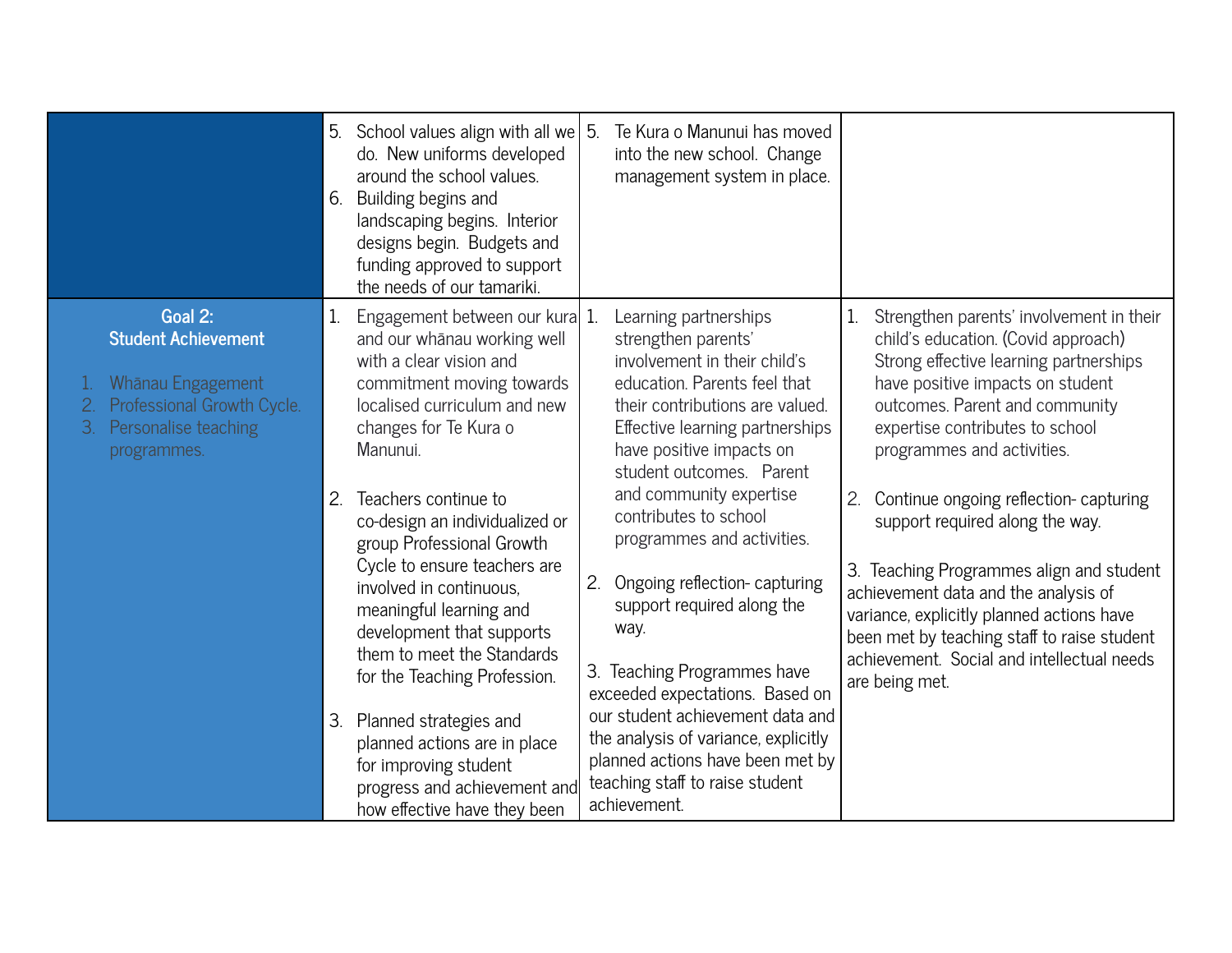| Māori succeed as Māōri in our<br>1. Māori succeed as Māōri in our<br>Goal 3:<br>Māori have agency, voice,<br>1.<br>Te Tiriti o Waitangi.<br>choice and the power to act<br>learning environment.<br>learning environment.<br>2. Partnership with whānau, hapū<br>Partnership with whānau, hapū and<br>Partnership<br>on their learning.<br>2.<br>and iwi (partnership) is<br>iwi (partnership) is embedded and<br>Providing Te Reo Māori me<br>2. A shared decision making<br>embedded and functioning<br>ōna tikanga Māori at our<br>process with whānau, hapū<br>functioning positively<br>and iwi (partnership) is<br>3. Kura Auraki is taking shape into Reo<br>positively<br>kura.<br>Rua across the school. Te Reo Māori<br>2. Māori students achieve as<br>Kura Auraki is taking shape<br>embedded.<br>З.<br>into Reo Rua.<br>is embedded throughout the<br>Māori.<br>Learning communities<br>З.<br>understand their position as<br>curriculum and Te Marautanga o<br>3. Mana whenua - included<br>Aotearoa is used across the kura.<br>Crown agents and affirm Māori<br>as tangata whenua. |
|----------------------------------------------------------------------------------------------------------------------------------------------------------------------------------------------------------------------------------------------------------------------------------------------------------------------------------------------------------------------------------------------------------------------------------------------------------------------------------------------------------------------------------------------------------------------------------------------------------------------------------------------------------------------------------------------------------------------------------------------------------------------------------------------------------------------------------------------------------------------------------------------------------------------------------------------------------------------------------------------------------------------------------------------------------------------------------------------------|
|----------------------------------------------------------------------------------------------------------------------------------------------------------------------------------------------------------------------------------------------------------------------------------------------------------------------------------------------------------------------------------------------------------------------------------------------------------------------------------------------------------------------------------------------------------------------------------------------------------------------------------------------------------------------------------------------------------------------------------------------------------------------------------------------------------------------------------------------------------------------------------------------------------------------------------------------------------------------------------------------------------------------------------------------------------------------------------------------------|

| <b>Brookfield School Annual Plan</b><br>奉                                    |                                                                                                                         |  |  |  |  |  |  |  |
|------------------------------------------------------------------------------|-------------------------------------------------------------------------------------------------------------------------|--|--|--|--|--|--|--|
| $GOAL$ 1 - Working towards a smooth, supported transition to our new School. |                                                                                                                         |  |  |  |  |  |  |  |
|                                                                              | Kia whakatōmuri te haere whakamua<br>'I walk backwards into the future with my eyes fixed on my past'                   |  |  |  |  |  |  |  |
| <b>Action</b>                                                                | <b>Internal Evaluation</b><br><b>Expected Outcome</b><br><b>Responsibility</b><br><b>Resourcing</b><br><b>Timeframe</b> |  |  |  |  |  |  |  |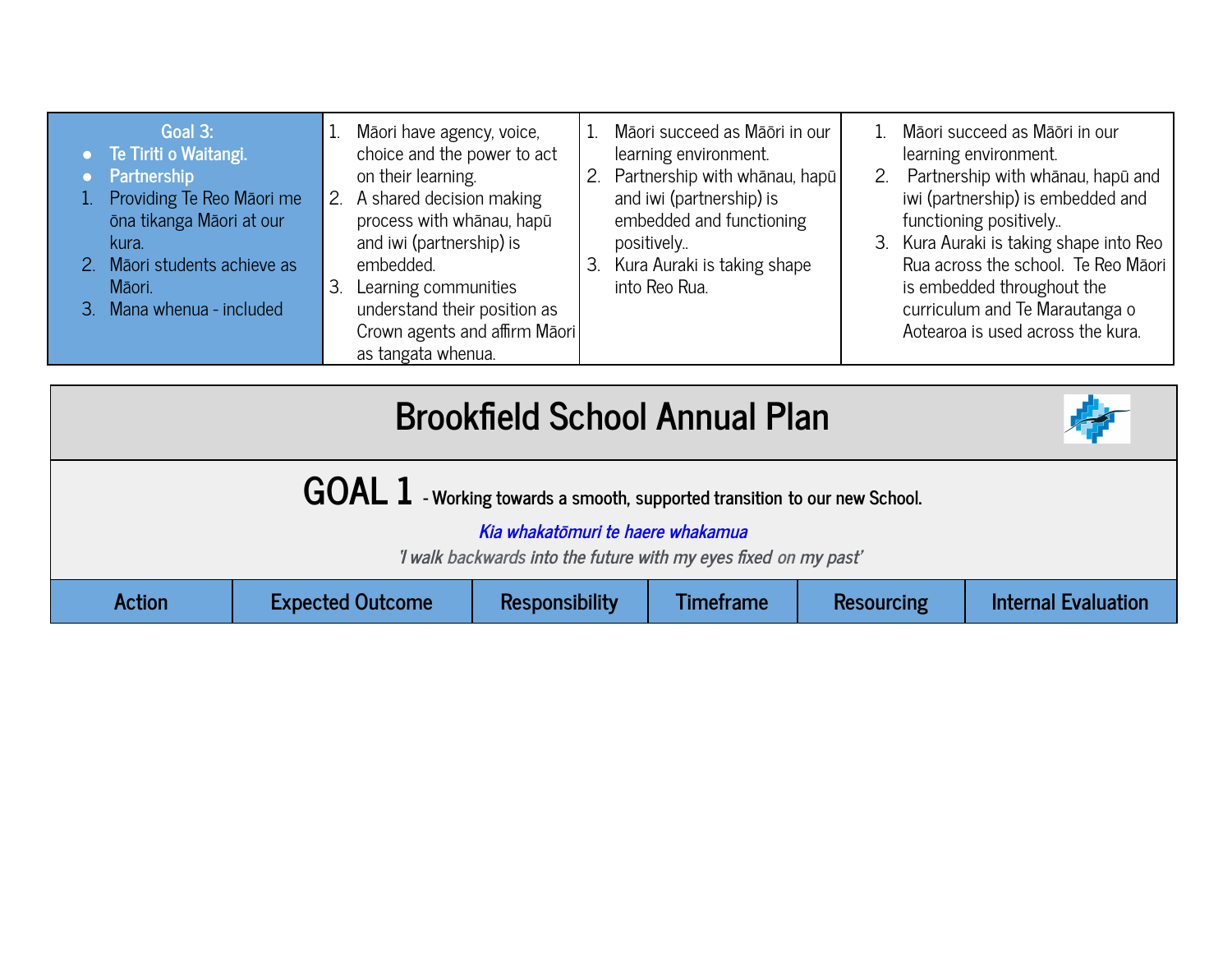| 4. Data driven<br>discussions                                     | Team Leaders to collate<br>data and use this as a<br>basis of discussions with<br>their teams and SLT<br>around student<br>achievement.<br>PB4L data used to make<br>decisions for students<br>and school processes.<br>Developing a shared<br>$\bullet$<br>purpose and<br>understanding of the<br>trends, needs and<br>strengths across the<br>school.<br>Meetings change from<br>tasks and lists to<br>discussions centered<br>around teaching and<br>learning. | Team Leaders &<br>SLT.<br>Carol<br>$\bullet$<br>Burborough,<br>PB4L team and<br>all staff.<br>All teaching staff,<br>SLT. | On-going<br>On-going<br>On-going | Targeted in-school<br>PLD to improve<br>professional<br>responsibility<br>through appraisal led<br>by Dr Wendy Moore.<br>Attend PB4L<br>Professional<br>Learning provided by<br>MoE.<br>MOE provided PLD<br>provided by Jacqui<br>Patuawa Leading<br>through Learning.<br>Kāhui Ako AST team<br>across the school<br>PLD. | AoV 2021/<br>$\bullet$<br>Team Leaders Data<br>$\bullet$<br>PB4L team.<br>$\bullet$<br>5.<br>Senior Leadership<br>Team.<br>Whānau / Student /<br>6.<br>Staff conferences -<br>Goal setting.<br>Tarai Kura - Brain<br>$\bullet$<br>Sheedy. |
|-------------------------------------------------------------------|-------------------------------------------------------------------------------------------------------------------------------------------------------------------------------------------------------------------------------------------------------------------------------------------------------------------------------------------------------------------------------------------------------------------------------------------------------------------|---------------------------------------------------------------------------------------------------------------------------|----------------------------------|---------------------------------------------------------------------------------------------------------------------------------------------------------------------------------------------------------------------------------------------------------------------------------------------------------------------------|-------------------------------------------------------------------------------------------------------------------------------------------------------------------------------------------------------------------------------------------|
| Leading through<br>7.<br>Learning<br>Professional<br>Development. | School Leaders build their<br>$\bullet$<br>capacity to have<br>important conversations.<br>Be more effective in<br>$\bullet$<br>problem conversations<br>and meetings.                                                                                                                                                                                                                                                                                            | Leaders in the<br>school.<br>$\bullet$ All staff                                                                          | On-going<br>On-going             | MOE provided PLD<br>provided by Jacqui<br>Patuawa Leading<br>through Learning.                                                                                                                                                                                                                                            | Survey and feedback<br>8.<br>session.                                                                                                                                                                                                     |
| Professional<br>9.<br>development on<br>building                  | Exploring and<br>$\bullet$<br>understanding the<br>benefits that come from                                                                                                                                                                                                                                                                                                                                                                                        | PLD provider,<br>$\bullet$<br>Team Leaders,                                                                               | Term 1-4 2022.                   | Targeted in-school<br>PLD to improve<br>collaborative                                                                                                                                                                                                                                                                     | 10. Team feedback<br>session.<br>11. PMI charts for each                                                                                                                                                                                  |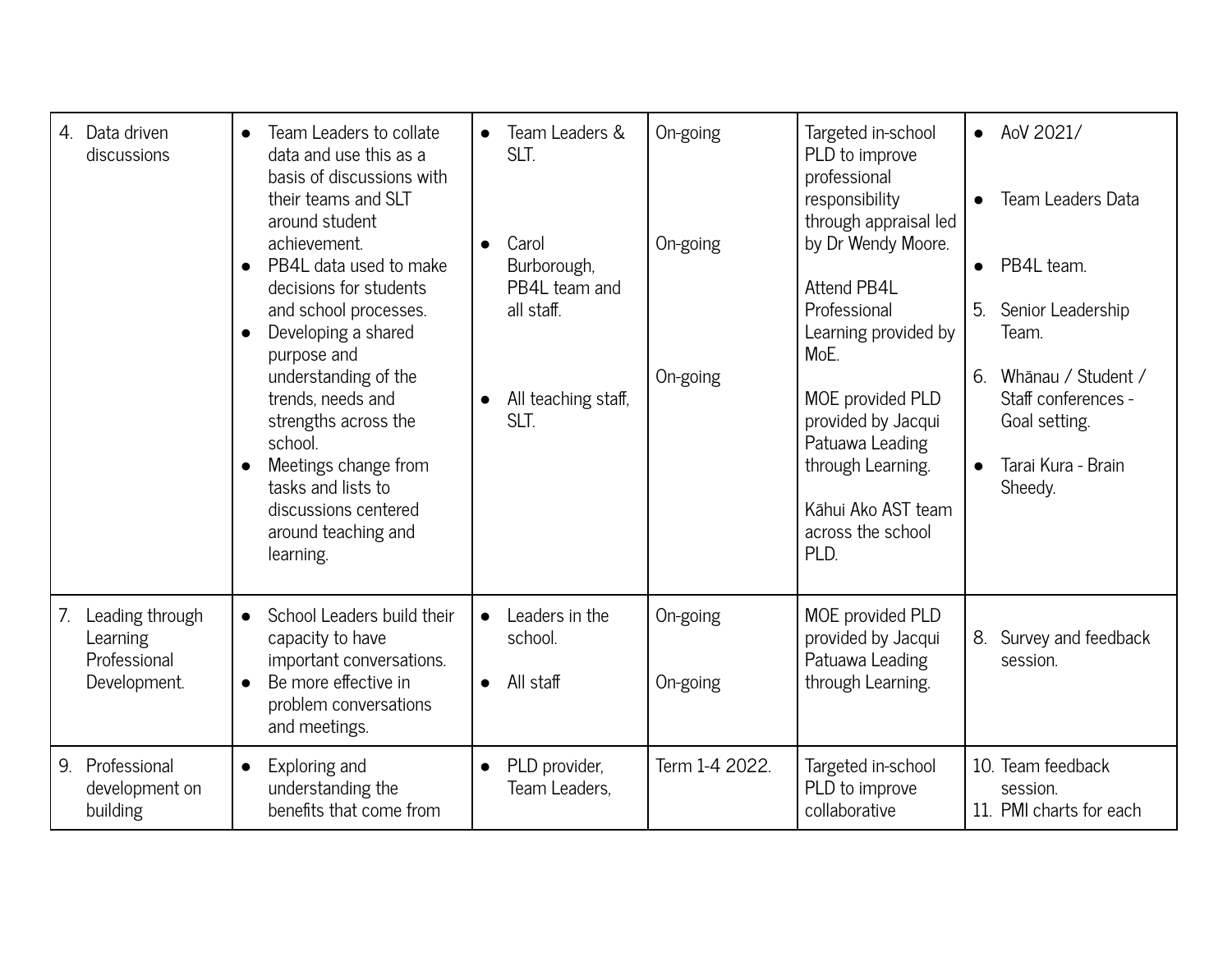| collaborative<br>practice. | working in a collaborative<br>team.<br>Shifting from cooperating<br>$\bullet$<br>to collaborating with<br>students at the centre.<br>Shared purpose is<br>$\bullet$<br>embedded in each team<br>and shared across the<br>school.<br>Regularly monitoring,<br>$\bullet$<br>reviewing and refining<br>team planning, processes<br>and practices using<br>evidence from a range of<br>sources, including<br>inquiries, data on teacher<br>capability and student<br>outcomes data | SLT, & teaching<br>staff.<br><b>Team Leaders</b>                                               | Term 1-4 2022.       | learning. Led by:<br>Miriam Makgill.<br>Play & Maker Space<br>Longworth Ed<br>funded through the<br>Kāhui Ako.<br>Targeted in-school<br>PLD to understand<br>the way staff<br>communicate.<br>understand<br>personality types<br>and how to work<br>more productively<br>together.<br>Led by Mark Bunting<br>https://profiles.nz/ | team.                                                        |
|----------------------------|--------------------------------------------------------------------------------------------------------------------------------------------------------------------------------------------------------------------------------------------------------------------------------------------------------------------------------------------------------------------------------------------------------------------------------------------------------------------------------|------------------------------------------------------------------------------------------------|----------------------|-----------------------------------------------------------------------------------------------------------------------------------------------------------------------------------------------------------------------------------------------------------------------------------------------------------------------------------|--------------------------------------------------------------|
| 12. Whakamana<br>Revision  | Environmental care or<br>$\bullet$<br>Kaitiakitanga (being a<br>guardian, caregiver and<br>protector of all aspects of<br>the kura)<br>Create a welcoming,<br>$\bullet$<br>caring and creative<br>learning environment that<br>treats everyone with<br>respect and dignity.<br>Empowering all learners<br>$\bullet$<br>to reach their highest                                                                                                                                  | Carol<br>$\bullet$<br>Burborough,<br>PB4L team.<br>Senior<br>Leadership Team<br>and all staff. | On-going<br>On-going | Attend PB4L<br>Professional<br>Learning provided by<br>MoE.<br>Targeted in-school<br>PLD to improve<br>leadership led by Dr<br><b>Wendy Moore</b><br>Student Wellbeing<br>Paul Prangley, MOE                                                                                                                                      | 13. Whānau & Family Hui<br>on values being<br>shared.<br>14. |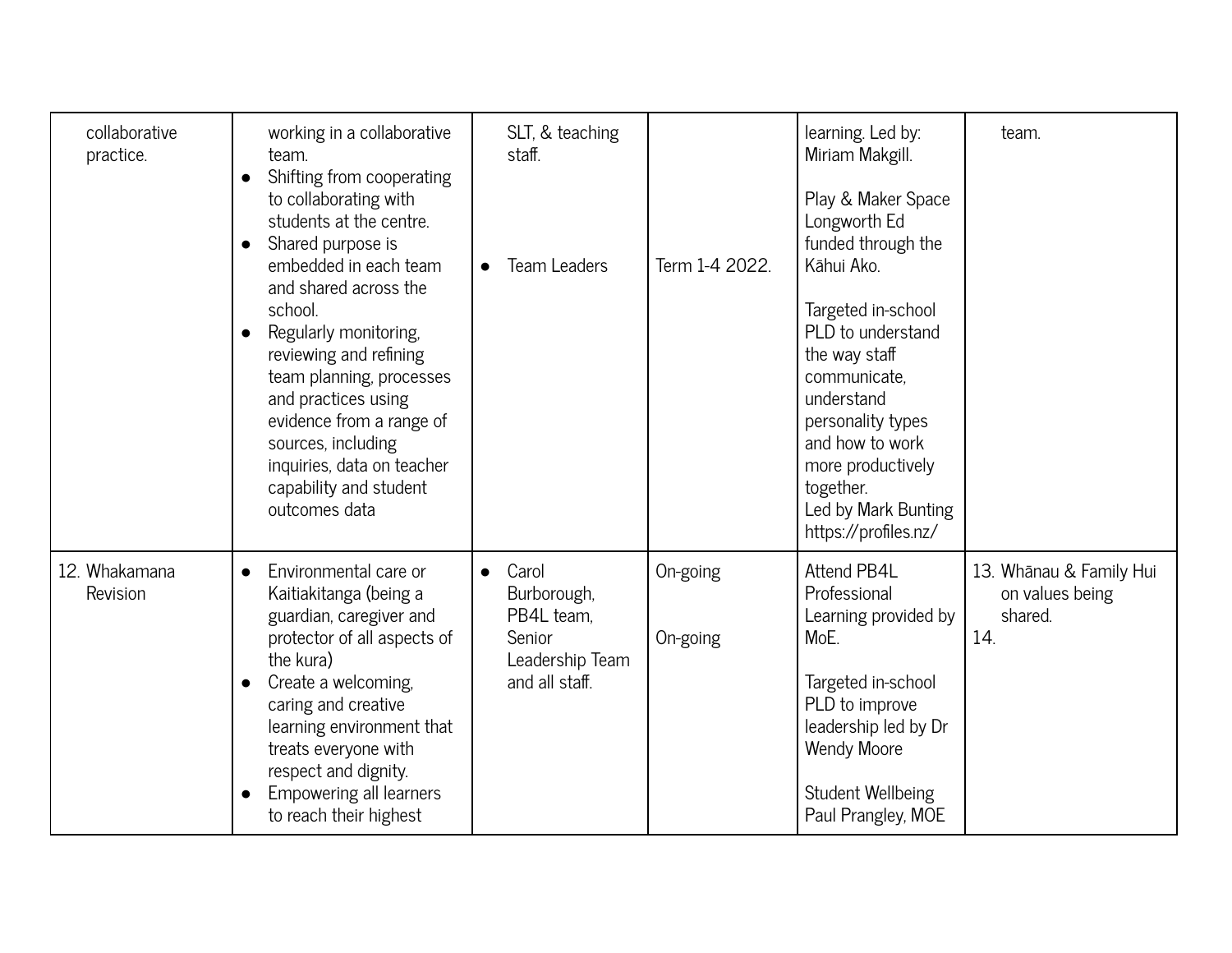|                                                                                                                                                                                                                     | potential by providing<br>high-quality teaching and<br>leadership.<br>Engage in positive and<br>$\bullet$<br>collaborative relationships<br>with our tamariki, their<br>whānau, all staff and the<br>wider Manunui<br>community.<br>The PB4L team shows<br>$\bullet$<br>the best evidence of<br>values being included in<br>the curriculum and taught<br>daily through tamariki<br>learning experiences. |                                                           |          | funded through the<br>Kāhui Ako.<br><b>Student Mental</b><br>Health<br>Fiona Putty &<br>Megan Gray,<br><b>MICAMHS</b> funded<br>through the Kāhui<br>Ako. |                  |  |
|---------------------------------------------------------------------------------------------------------------------------------------------------------------------------------------------------------------------|----------------------------------------------------------------------------------------------------------------------------------------------------------------------------------------------------------------------------------------------------------------------------------------------------------------------------------------------------------------------------------------------------------|-----------------------------------------------------------|----------|-----------------------------------------------------------------------------------------------------------------------------------------------------------|------------------|--|
| 15. Property New<br>Build finalised.                                                                                                                                                                                | Mod coms - (Current site).<br>Process of getting<br>buildings on current site<br>as requested for urgent<br>emergency needs.<br>Weekly reports from<br>Capital Works Team &<br>project manager (MoE).                                                                                                                                                                                                    | Ngaere Durie,<br>$\bullet$<br>Board of<br>Trustees, (MoE) | Nov 2023 | MOE provided PLD<br>Tarai Kura - Brain<br>Sheedy.                                                                                                         | Minutes recorded |  |
| <b>GOAL 2: Student Achievement:</b><br>"Poipoia kia rere"<br>'Nurturing students to succeed'<br>Māori holistic model of health, Te Whare Tapa Whā (Model: Sir Mason Durie 1984)<br>taha tinana (physical wellbeing) |                                                                                                                                                                                                                                                                                                                                                                                                          |                                                           |          |                                                                                                                                                           |                  |  |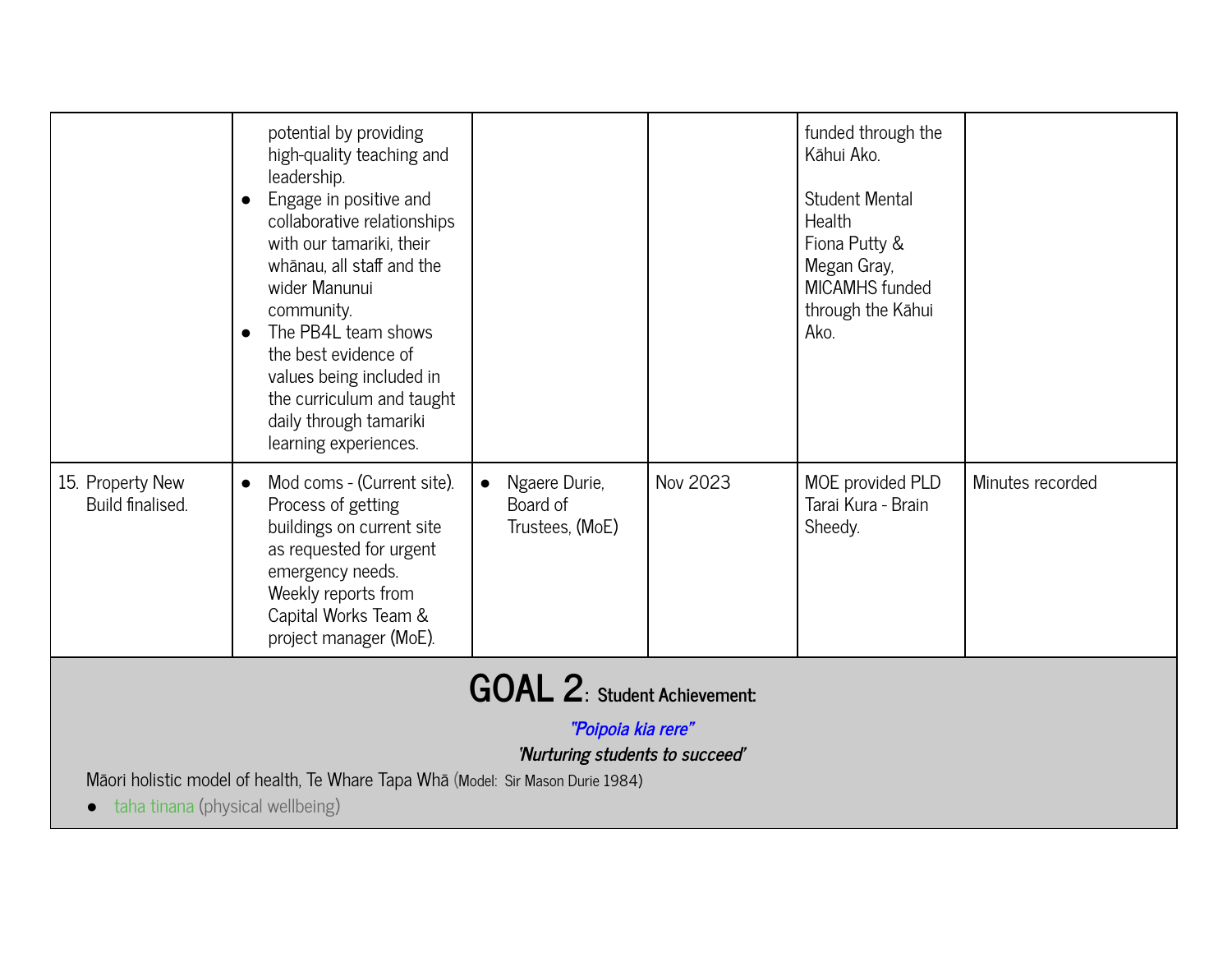- o [taha hinengaro](https://www.healthnavigator.org.nz/healthy-living/t/te-whare-tapa-wh%C4%81-and-wellbeing/#hinengaro) (mental wellbeing)
- [taha wairua](https://www.healthnavigator.org.nz/healthy-living/t/te-whare-tapa-wh%C4%81-and-wellbeing/#wairua) (spiritual well being)
- [taha whānau](https://www.healthnavigator.org.nz/healthy-living/t/te-whare-tapa-wh%C4%81-and-wellbeing/#whanau) (family wellbeing)

Building and nurturing relationships with students and whānau so we can support tamariki to grow and succeed.

| Action                                                                                                                            | <b>Expected Outcome</b>                                                                                                                                                                                                          | <b>Responsibility</b>                                                                                 | <b>Timeframe</b> | <b>Resourcing</b>                                                                                                                    | <b>Internal Evaluation</b>                                                                                                                                                                             |
|-----------------------------------------------------------------------------------------------------------------------------------|----------------------------------------------------------------------------------------------------------------------------------------------------------------------------------------------------------------------------------|-------------------------------------------------------------------------------------------------------|------------------|--------------------------------------------------------------------------------------------------------------------------------------|--------------------------------------------------------------------------------------------------------------------------------------------------------------------------------------------------------|
| Whānau<br>Engagement                                                                                                              | Working together with<br>whānau aspirations for<br>their tamaiti. This requires<br>teachers to shift from their<br>traditional role of 'expert'<br>and become collaborators<br>alongside children.                               | Peata Thompson -<br>Whānau<br>Engagement Leader<br>providing<br>opportunity for<br>whānau discussion. | On-going         | Professional<br>Reading:                                                                                                             | Conferences and meetings<br>set up with whānau.<br>Walk through, team<br>meetings<br>Whānau Survey.                                                                                                    |
| Professional<br>Growth Cycle.                                                                                                     | Teachers understand<br>Teaching as Inquiry<br>(Professional Growth<br>Cycle) and how this is<br>used to support target<br>students.                                                                                              | Ngaere Durie & SLT,<br>Team Leaders and all<br>teaching staff.                                        | Term 1-4         | Targeted in-school<br>PLD to improve<br>professional<br>responsibility<br>through professional<br>growth cycle by Dr<br>Wendy Moore. | Teacher reflective practice<br>will be built into the<br>appraisal system.<br><b>IMPORTANT QUESTIONS</b><br><b>FOR STAFF &amp; STUDENTS:</b><br>What am I learning?                                    |
| To gain a better<br>understanding of<br>our tamariki and<br>use this knowledge<br>to personalise<br>their teaching<br>programmes. | All parents and whānau<br>$\bullet$<br>feel very comfortable with<br>their understanding of<br>their children's progress<br>and achievement in<br>relation to the National<br>Standards and what they<br>can do to support this. |                                                                                                       |                  |                                                                                                                                      | Why am I learning this?<br><b>How</b> do I know I have been<br>successful?<br>What do I do when I'm<br>struggling?<br>What are my next steps in<br>my learning?<br>What do I do when I am<br>finished? |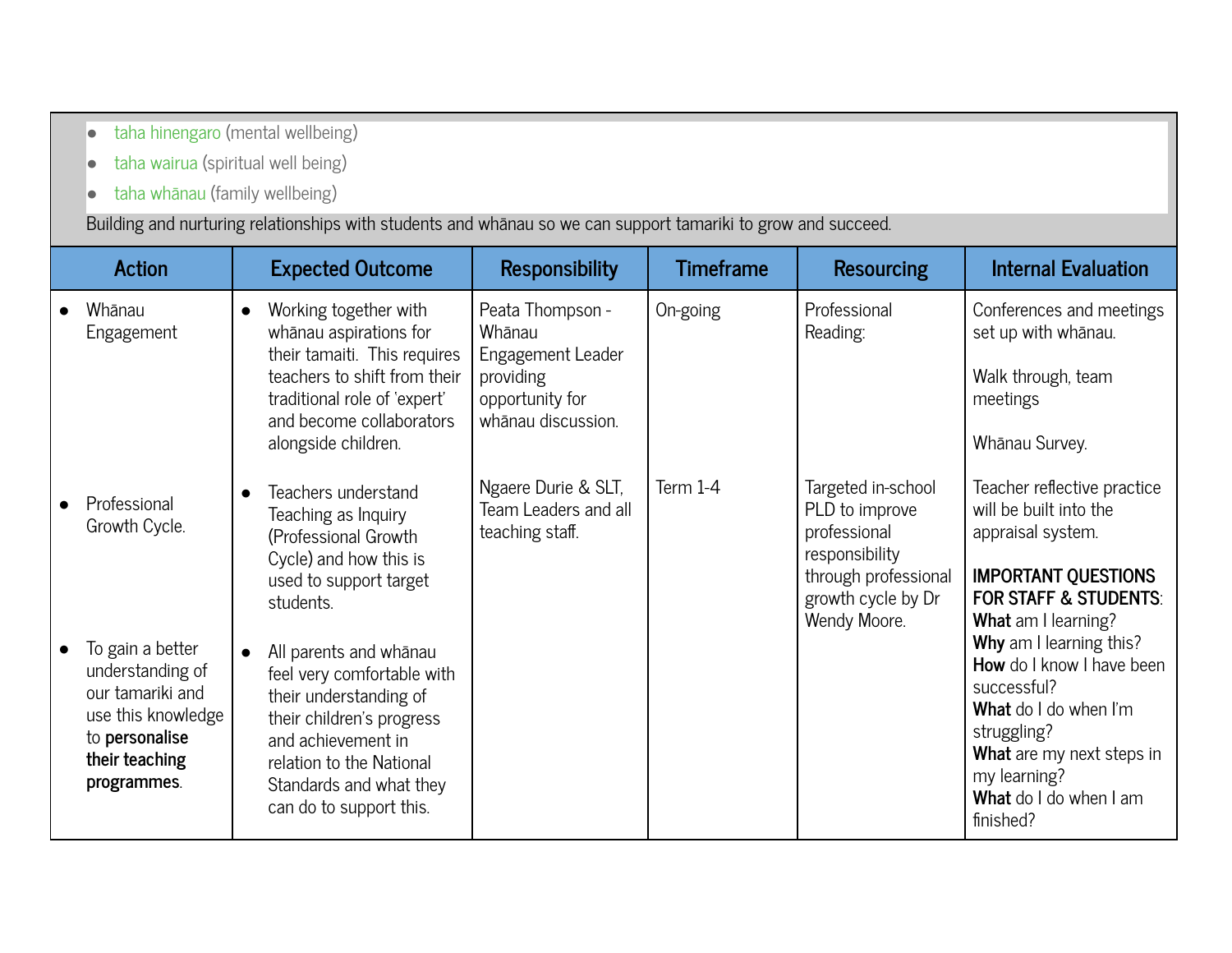### **GOAL 3: "Nāu te rourou, nāku te rourou, ka ora ai te iwi."**

#### **'With my food basket and your food basket we will sustain everyone."**

Actively upholding the three principles as Treaty partners.

- working to ensure their plans, policies and local curriculum reflect local tikanga Māori, mātauranga Māori and te ao Māori.
- taking all reasonable steps to make instruction available in tikanga Māori and te reo Māori and
- achieving equitable outcomes for Māori students.

| <b>Action</b>                                                                                                                                                                                                                                                                                                                                                                          | <b>Expected Outcome</b>                                                                                                                                                                                                                                                                                                                                                                                                                                  | <b>Responsibility</b>                                                                                                                                          | <b>Timeframe</b> | <b>Resourcing</b>                                                                                                                                                                                                                                                                                                                                                                      | <b>Internal Evaluation</b>                                                               |
|----------------------------------------------------------------------------------------------------------------------------------------------------------------------------------------------------------------------------------------------------------------------------------------------------------------------------------------------------------------------------------------|----------------------------------------------------------------------------------------------------------------------------------------------------------------------------------------------------------------------------------------------------------------------------------------------------------------------------------------------------------------------------------------------------------------------------------------------------------|----------------------------------------------------------------------------------------------------------------------------------------------------------------|------------------|----------------------------------------------------------------------------------------------------------------------------------------------------------------------------------------------------------------------------------------------------------------------------------------------------------------------------------------------------------------------------------------|------------------------------------------------------------------------------------------|
| Providing an<br>opportunity for all<br>students to learn Te<br>Reo Māori me ōna<br>tikanga Māori at our<br>kura.<br>Accountable for the<br>performance of your<br>school in relation to<br>Māori student<br>achievement<br>Inclusive of mana<br>whenua in decision<br>making and at a<br>governance level.<br>Ensuring your school<br>is a good employer by<br>supporting school staff | Te Reo Māori, tikanga and<br>$\bullet$<br>kawa, appropriate to local<br>context, is valued,<br>practiced and celebrated.<br>In the interest of all, Māori<br>have the same rights and<br>opportunities as<br>non-Māori.<br>Learning communities<br>$\bullet$<br>understand their position<br>as Crown agents and<br>affirm Māori as tangata<br>whenua.<br>Māori values being lived.<br>Such as: manaakitanga,<br>kaitiakitanga, aroha,<br>whanaungatanga | Ngāti Ranginui<br>Mana Whenua<br>Ngā Tamarawaho<br>kaumatua<br>Ngaere Durie<br><b>Board of Trustees</b><br>Staff<br>Whānau and<br>students<br>School community | On-going         | Te Tai Whanake ki<br>Tauranga Moana<br>Nick Adams, Khan<br>Butler & Aramahou<br>Ririnui, Te Tai<br>Whanake ki<br>Tauranga<br>Moana Project Leads<br>Funded through the<br>Kāhui Ako.<br>Targeted in-school<br>PLD to improve<br>leadership led by Dr<br>Wendy Moore.<br>Future of Education<br>Vianney Douglas,<br><b>MOE Lead Advisor</b><br>Ngāti Ranginui, Te<br>Arawa, Ngāti Porou | Kaumatua & whānau<br>feedback<br>Whānau Survey<br>Whānau Hui<br>Appraiser for principal. |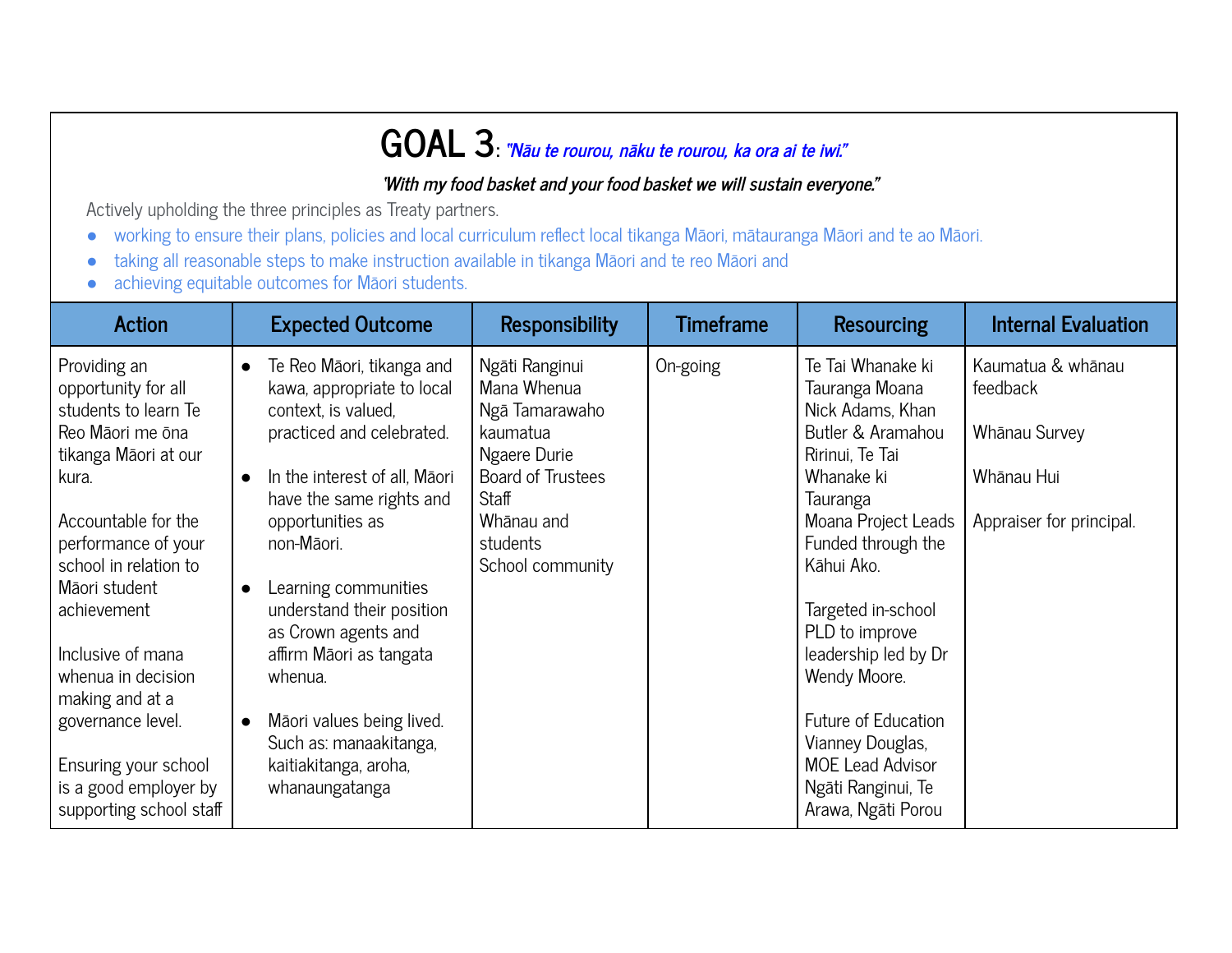## **2022 TARGETS**



#### **Goal 1: Working towards a smooth, supported transition to our new School. (2022)**

- Alignment and data evidence driven discussions on explicit deliberate acts of teaching.
- Relational trust and understanding personality traits strengths & challenges.
- Collaborative practice teaching and learning throughout the kura.
- Whakamanahia alignment across all and inclusive of all. (Staff & Students)
- Property New Build completed by November 2023.

Each term each team reviews data in 2022.

#### **Goal 2: Student Achievement (2022)**

- (Covid setting) Whānau Engagement via Zoom / SeeSaw / Team Facebook pages /
- Professional Growth Cycle / Appraisals alignment eg: trauma / leadership (Dr Wendy Moore, Jacqui Patuawa, Lisa Morresey Evaluation Associates)
- Teaching programmes are explicit, deliberate acts of teaching, learning needs focused and looking at the whole child wellbeing (Tapa Whā)

#### WRITING DATA -

2022 - TARGETS